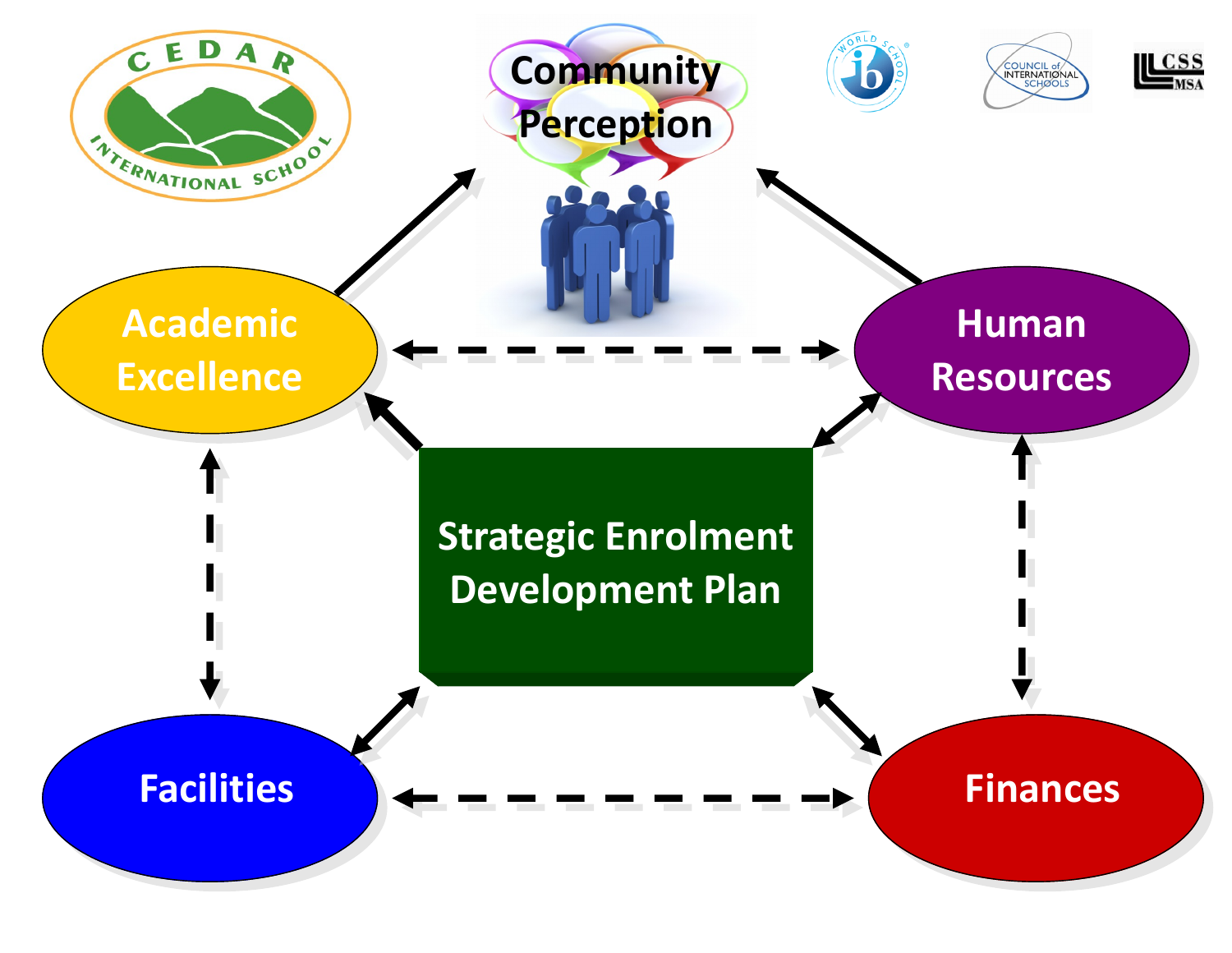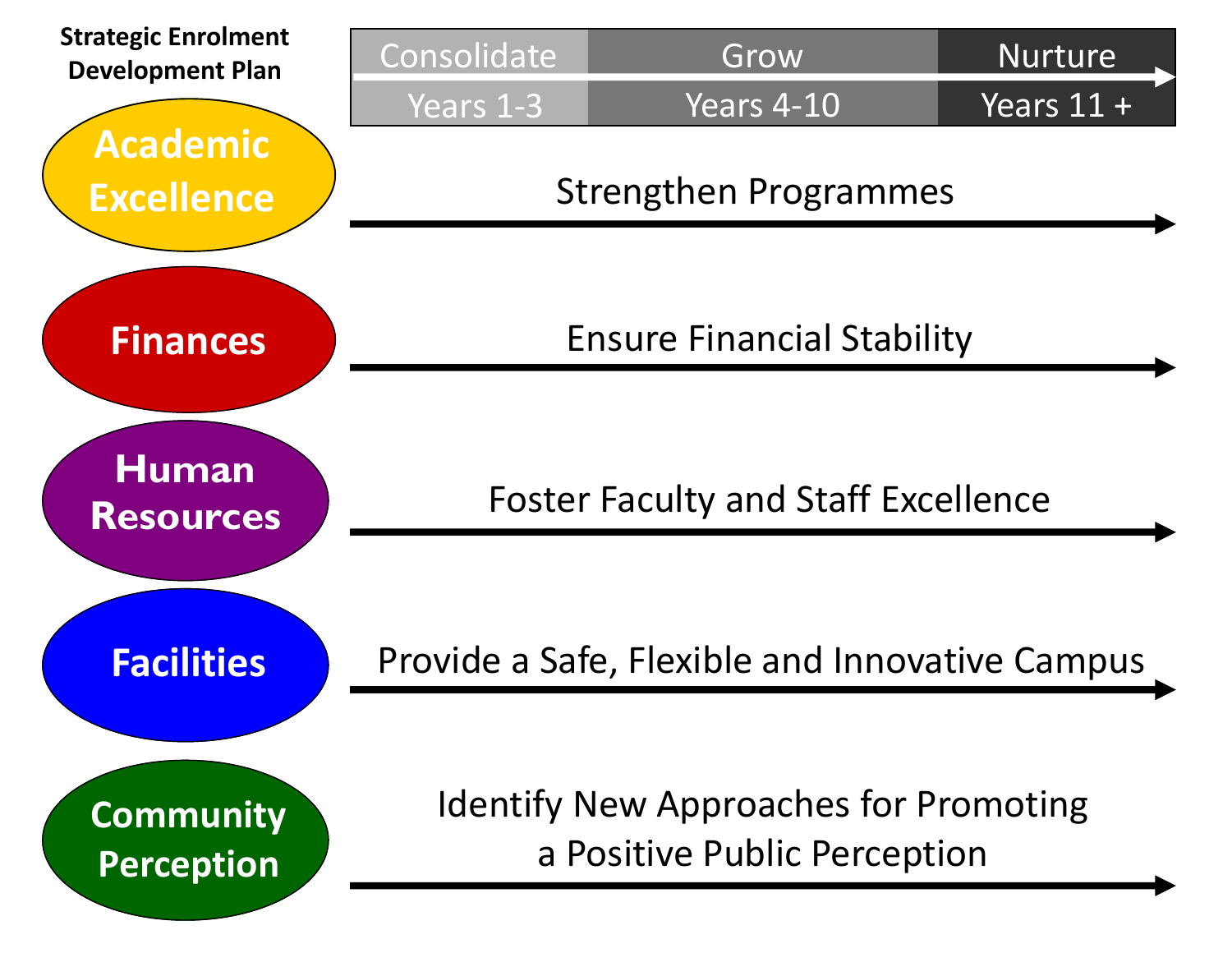**Strategic Developr** 

| ategic Enrolment<br>velopment Plan | <b>Foundation</b>                                                                                                           |                                                                                                              |                                                                                  |
|------------------------------------|-----------------------------------------------------------------------------------------------------------------------------|--------------------------------------------------------------------------------------------------------------|----------------------------------------------------------------------------------|
|                                    | 2011-2012                                                                                                                   | <b>Year 2</b>                                                                                                | <b>Year 3</b>                                                                    |
|                                    | Maintain accreditation status through successful                                                                            | Enhance Secondary learning experience through exchange opportunities and new programmes                      |                                                                                  |
|                                    | accreditation visits                                                                                                        |                                                                                                              | Develop a five-year technology plan                                              |
|                                    | Complete electronic documentation of curriculum                                                                             |                                                                                                              | Complete needs and growth assessment                                             |
|                                    | Ensure vertical and horizontal integration of curriculum                                                                    |                                                                                                              |                                                                                  |
|                                    |                                                                                                                             | Maintain DP pass rates which exceed the international pass rate                                              |                                                                                  |
|                                    | Generate additional funds through fundraising activities Set % of tuition to go to financial reserve                        | Stabilize financial operations through cost cutting for 2011/12 and budgeting for 2012/13 and future periods | Ensure the comprehensive financial plan is in<br>accordance with the growth plan |
|                                    |                                                                                                                             | Increase Parental/Friends support and involvement                                                            | Develop strategic alliances                                                      |
|                                    |                                                                                                                             | Plan to set aside funds for the future                                                                       |                                                                                  |
|                                    |                                                                                                                             | Start and maintain a financial reserve for funding growth and for variables requiring immediate funding      |                                                                                  |
| <b>HR</b>                          | Implement measures to maintain and improve faculty retention                                                                |                                                                                                              |                                                                                  |
|                                    | Maintain an internationally competitive pay package and progressive benefits                                                |                                                                                                              |                                                                                  |
|                                    | Recruit qualified teachers from the region<br>Hire the right people with the right credentials at the right time            |                                                                                                              |                                                                                  |
|                                    | Implement a structured appraisal system                                                                                     |                                                                                                              |                                                                                  |
|                                    |                                                                                                                             | Ensure IB training guidelines are met or exceeded                                                            | Develop strategic alliances with the Dept of Ed,                                 |
|                                    |                                                                                                                             | Develop a structured professional development plan                                                           | HLSCC and other schools in the region                                            |
|                                    |                                                                                                                             |                                                                                                              |                                                                                  |
|                                    | Create and implement a facilities maintenance plan                                                                          |                                                                                                              |                                                                                  |
|                                    |                                                                                                                             |                                                                                                              |                                                                                  |
|                                    |                                                                                                                             |                                                                                                              |                                                                                  |
|                                    | Determine key messages to be used in strategic development activities for 2011/12                                           |                                                                                                              |                                                                                  |
|                                    | Develop a structured marketing plan in conjunction with key messages                                                        |                                                                                                              |                                                                                  |
| $\mathbf P$                        | Define fundraising goals and activities and execute them according to plans using the strategic development framework       |                                                                                                              |                                                                                  |
|                                    | Enhance participation in community activities<br>Invite prominent people to visit the school and to speak to student groups |                                                                                                              |                                                                                  |
|                                    |                                                                                                                             | Engage support from a wider range of local businesses                                                        |                                                                                  |